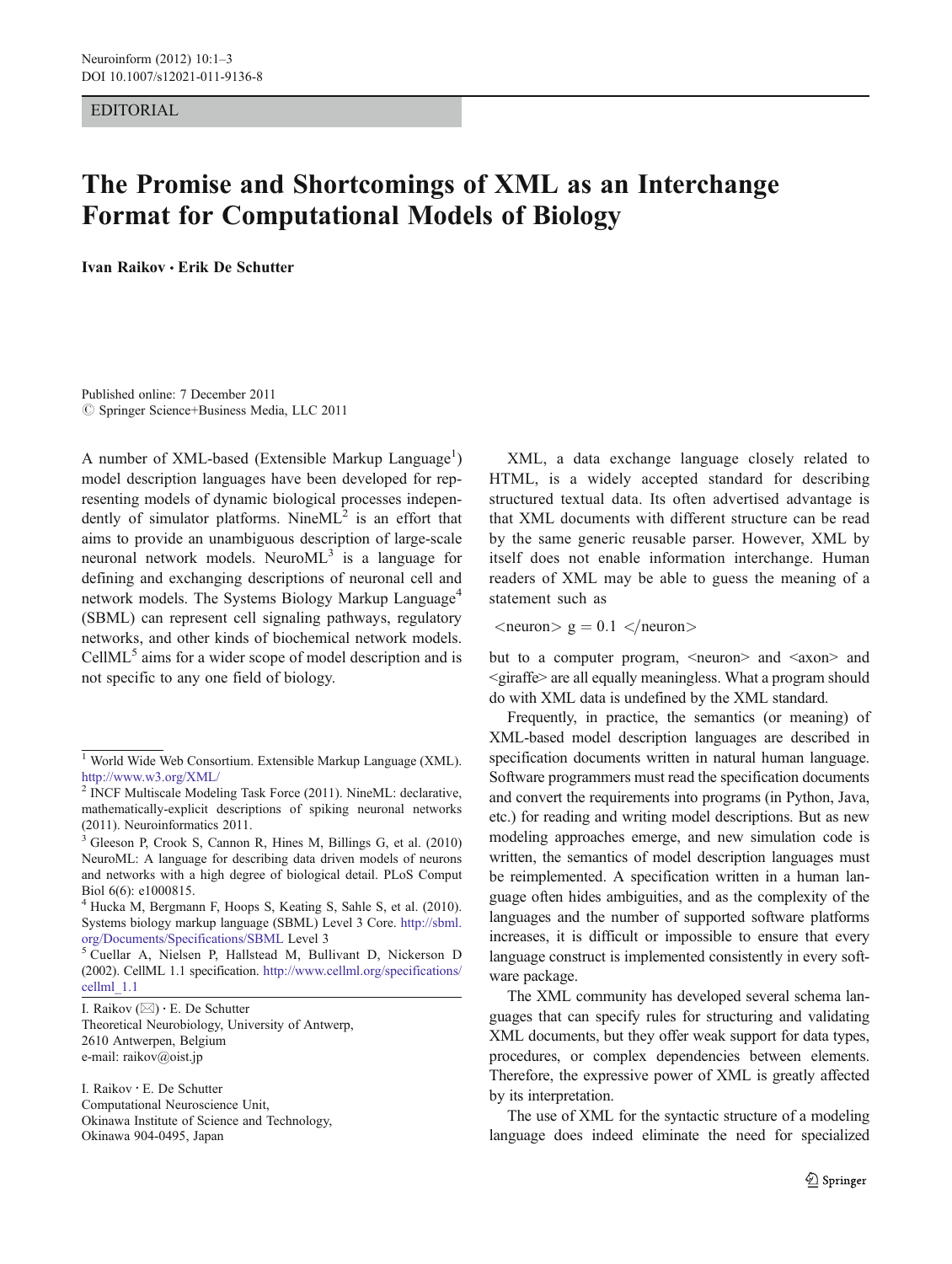parsers, but does not eliminate the need for a system of semantic rules that specify how a model must be validated and processed. Every XML-based modeling language must be accompanied by a set of semantic rules to give meaning to models written in this language. A common set of formal semantic rules ensures that a model will be read and processed meaningfully and correctly by different software applications because all implementations mean the same thing. 'Formal' refers to particular kinds of mathematically-based techniques for the specification of computer languages, as opposed to informal human language specifications.

The meaning of computer languages has been defined formally in a number of ways. In programming language research, the classical approach to semantics has been to use a subset of first-order logic to define a valuation function (or a relation) that defines the meaning of program by establishing formal relationships between its inputs and outputs. Valuation functions ("denotational semantics") were pioneered by mathematicians Dana Scott and Christopher Strachey<sup>6,7</sup>). Meaning relations ("axiomatic semantics") were pioneered by computer scientist Tony Hoare<sup>8</sup>. Scott and Hoare each received the Turing award for their work. They have shaped virtually all research in compiler technologies and programming languages for the past four decades.

A lightweight variant of the approach of Scott and Strachey has been used to define a model description language for conductance-based models of neuronal ionic currents. The language consists of distinct semantic layers to represent the various domain-specific biological modeling concepts and the underlying mathematical formalisms. The relationships between the layers are formally defined by semantic transformation functions, which if faithfully implemented ensure consistent interpretation of the language. Adding new features to the language (e.g. experimental protocols) is simply a matter of defining additional layers and semantic transformation functions<sup>9</sup>.

An alternative approach taken by the editors of the SBML specification is to supplant the specification text with Unified Modeling Language<sup>10</sup> (UML) diagrams. UML is a widely-used software industry standard for specifying and

visualizing the structure of object-oriented software systems. However, the symbols in the visual notation used by UML are informally defined, and the UML specification itself has been cited as being ambiguous and inconsistent.

The development of the Semantic Web<sup>11</sup> has led to solutions to build sharable ontologies, or common sets of interrelated definitions. These definitions, together with semantic annotations, serve as a basis for the unambiguous machine interpretation of documents and model descriptions. The annotation of models with semantic metadata is considered a promising approach to reach semantic interoperability in the domain of computational biology. Efforts such as the MIRIAM guidelines $12$  for the annotation of computational models use descriptive logic (another subset of first-order logic) for formal knowledge representation. This allows a model to be integrated with biomedical ontologies and connections to be established between models and data sets through automated reasoning software.

Applications such as SBML Harvester $13$  utilize the structure of SBML models and MIRIAM annotations to create complex ontology-based representation of SBML models. Such approaches make SBML's semantics explicit and enable verification and integration with different modeling frameworks.

In the field of neuroimaging, the web-based Query Manager<sup>14</sup> allows the semantic integration of experimental datasets and neuroanatomical ontologies. In neuroinformatics, the NeuroLex<sup>15</sup> project has as an aim the establishment of a dynamic neuroscience lexicon, and the International Neuroinformatics Coordinating Facility is developing a Neuron Registry<sup>16</sup> based on a proposal for machine-readable ontological descriptions of neuron types<sup>17</sup>. In principle, such efforts could be used to annotate computational neuroscience

<sup>6</sup> Scott D, Strachey C (1971) Toward a mathematical semantics for computer languages. In: Proceedings of the Symposium on Computers and Automata. volume XXI, pp. 19–46.<br><sup>7</sup> Schmidt D (2000) Induction, domains, calculi: Strachey's contribu-

tions to programming-language engineering. Higher-Order and Symbolic Computation 13: 89–101.<br><sup>8</sup> Hoare CAR (1969) An axiomatic basis for computer programming.

Communications of the ACM Vol. 12 (10).

 $9$  Raikov I, De Schutter E (2011). The layer-oriented approach to

declarative languages for biological modeling. (submitted). <sup>10</sup> Object Management Group (2005). Unified Modeling Language Version 2.0. <http://www.omg.org/spec/UML/2.0/>

 $\frac{11}{11}$  Berners-Lee T, Hendler J, Lassila, O (2001). The Semantic Web. Scientific American Magazine, May 2001.

<sup>&</sup>lt;sup>12</sup> Le Novère N, Finney A, Hucka M, et al. (2005). Minimum information requested in the annotation of biochemical models (MIRIAM). Nat Biotechnol 23 (12): 1509–15.

<sup>&</sup>lt;sup>13</sup> Hoehndorf R, Dumontier M, Gennary JH, Wimalaratne S, et al (2001). Integrating systems biology models and biomedical ontologies. BMC Systems Biology, 5:124.

<sup>&</sup>lt;sup>14</sup> Turner JA, Mejino JLV, Brinkley JF, Detwiler LT, et al (2010). Application of neuroanatomical ontologies for neuroimaging data annotation. Frontiers in Neuroinformatics 4 (0).

<sup>&</sup>lt;sup>15</sup> Bug, WJ, Ascoli, GA, Grethe, JS, et al. (2008). The NIFSTD and BIRNLex vocabularies: building comprehensive ontologies for neuro-

science. Neuroinformatics, 6(3), 175–194.<br><sup>16</sup> INCF Neuron Registry Task Force (NRTF) [http://www.incf.org/](http://www.incf.org/core/programs/pons/projects/nrtf) [core/programs/pons/projects/nrtf](http://www.incf.org/core/programs/pons/projects/nrtf)

<sup>&</sup>lt;sup>17</sup> Hamilton DJ, Bergamino M, DeFelipe J, Le Novère N, et al (2011). Machine-Readable Description of Neuron Types and Properties. Neuroinformatics 2011.